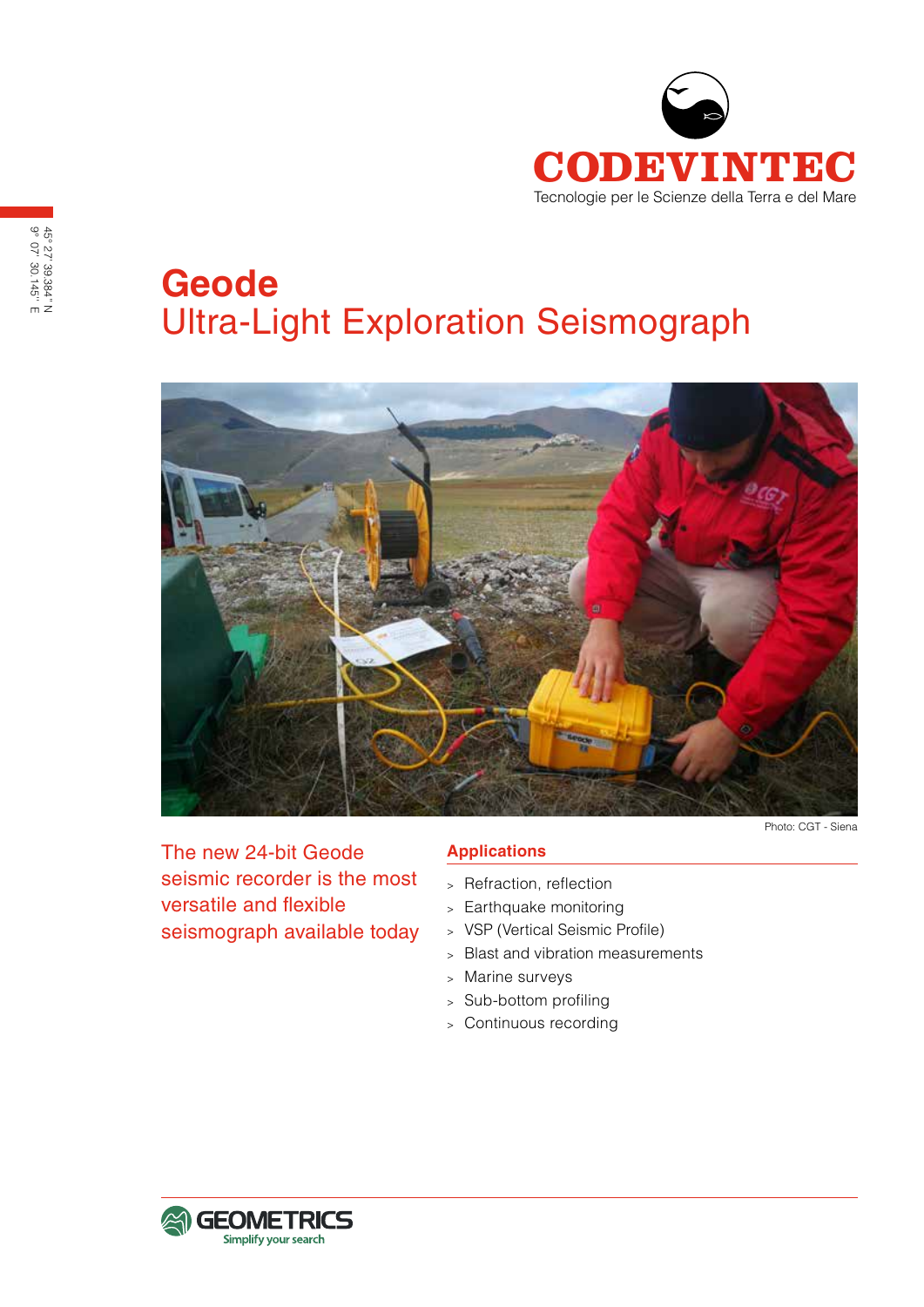

# **Geode** Exploration Seismograph

It is no wonder that over 2,700 Geodes have been sold. It is the most versatile and flexible seismograph available. Small and lightweight enough to pack in your suitcase, it expands easily for full-scale 2D and 3D surveys at a cost your bottom line will love.

When you are not using the Geode for reflection, refraction, MASW/MAM, or tomography surveys, use it for monitoring earth quakes and other passive sources. The Geode will even do marine profiling or continuous recording. It is the most popu-lar engineering seismograph in the world, and is widely used throughout the academic and research community.

For light-duty applications, you can use your laptop to view, record and even process your data. In harsh conditions, control your Geodes with Geometrics' Strata-Visor NZ/C series comput ers and seismographs.

You can connect Geodes together to build systems of over 1,000 channels. Geodes are shock-proof, dustproof, submersible and able to withstand extreme temperatures.

Fifteen years on, we can say with confidence that the Geode is the most reliable seismograph we have ever produced. Because of this, we can offer a 3-year warranty backed by Geometrics, now in our 48th year of providing prompt, knowledgeable customer support.

# **Features & benefits**

- <sup>&</sup>gt; **Bulletproof** Not really, but almost. Survives 1.5m drop onto concrete in 14 orientations. The Geode comes standard with a 3-year warranty.
- <sup>&</sup>gt; **Distributed architecture** Use standard 24-pair geophone cables, no matter how many channels.
- <sup>&</sup>gt; **Ultra-wide bandwidth** Useful for everything from crosshole surveys to earthquake monitoring.
- <sup>&</sup>gt; **Geophone and line testing** No need for timeconsuming "tap test".
- <sup>&</sup>gt; **Versatile** Configure systems ranging from 8 to 1000 channels.\*
- <sup>&</sup>gt; **Waterproof and dustproof** No need to pick up the system in a sudden rain or dust storm.
- <sup>&</sup>gt; **High temperature range** Use in the Sahara, Amazon or at the North Pole.
- <sup>&</sup>gt; **GPS synchronization** Sub-sample timing accuracy so you know exactly when an event occurs.
- Systems can be expanded temporarily via Geometrics' rental pool or existing loaner networks.



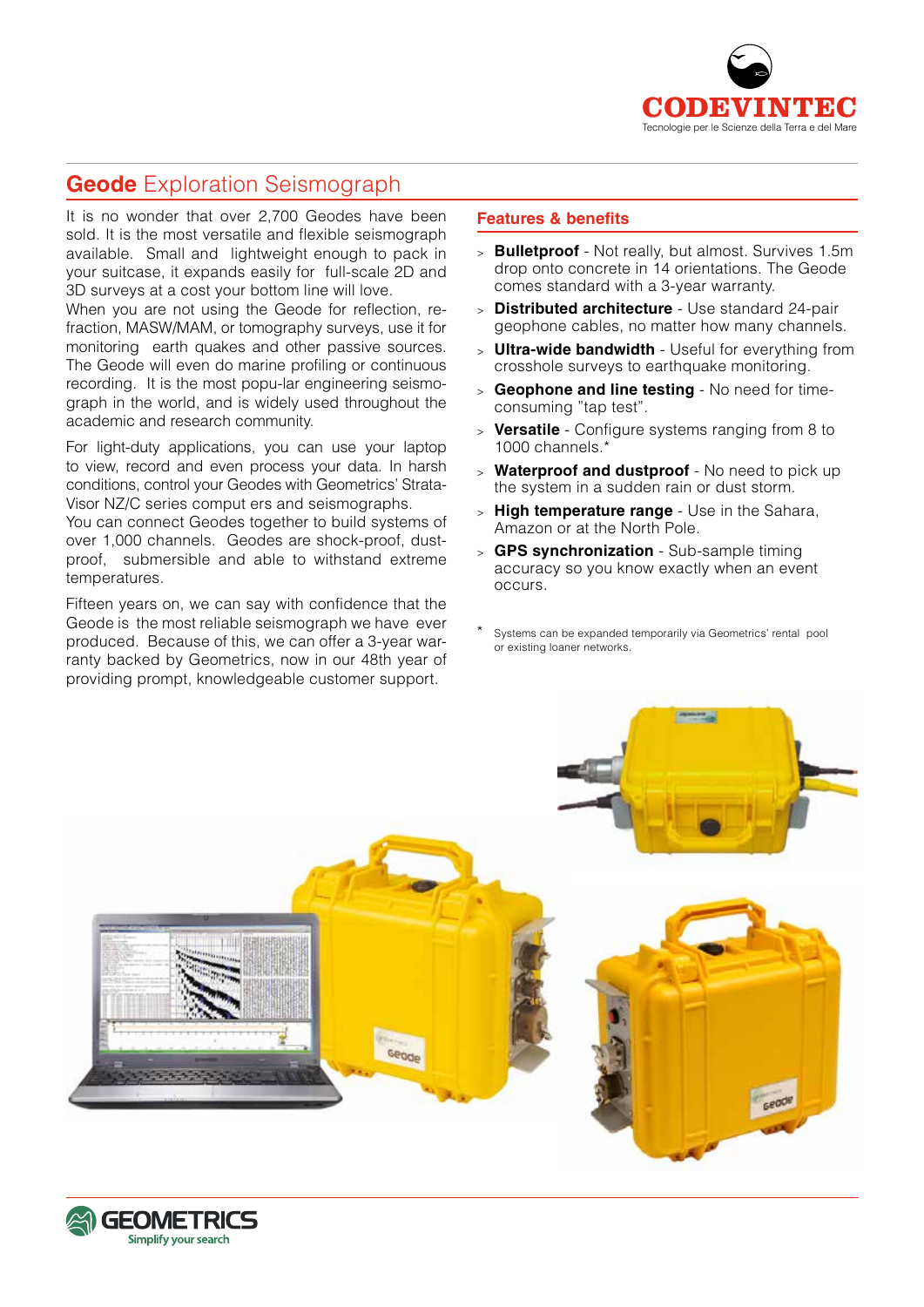

# **Technical specifications**

#### **Configurations**

8, 12, 16, or 24 channels in weatherproof field-deployable Geode module. Geode is operated from either Windows XP/7/10-based laptop or by Geometrics' ruggedized StrataVisor NZ field computer/seismo-graph. Basic operating software controls one Geode. It can also be optionally expanded to control multiple Geodes, as well as do marine surveying, continuous recording, GPS synchronization, and seismic surveillance.

#### **A/D Conversion**

24-bit result using Crystal Semiconductor sigma-delta converters and Geometrics proprietary over sampling.

#### **Dynamic Range**

144 dB (system), 110 dB (instantaneous, measured) at 2 ms, 24 dB.

#### **Distortion**

0.0005% @ 2 ms, 1.75 to 208 Hz.

#### **Bandwidth**

1.75 Hz to 20 kHz. 0.6 and DC low frequency option available.

# **Common Mode Rejection**

 $> 100$ dB at  $\lt$  = 100 Hz, 36 dB.

#### **Crosstalk**

-125 dB at 23.5 Hz, 24 dB, 2 ms.

#### **Noise Floor**

0.20 µV, RFI at 2 ms, 36 dB, 1.75 to 208 Hz.

#### **Stacking Trigger Accuracy**

1/32 of sample interval.

#### **Maximum Input Signal**

2.8V PP, 0 dB.

#### **Input Impedance**

20 kOhm, 0.02 µf.

#### **Preamplifier Gains**

Standard factory configuration is 24 and 36 dB. Optional configurations include 12 and 24 dB or 0 dB.

#### **Anti-alias Filters**

-3 dB at 83% of Nyquist frequency, down 90 dB.

#### **Acquisition and Display Filters**

- >**Low Cut**: OUT, 10, 15, 25, 35, 50, 70, 100, 140, 200, 280, 400 Hz, 24 or 48 dB/octave, Butterworth.
- > **Notch**: 50, 60, 150, 180 Hz and OUT, with the 50 dB rejection bandwidth 2% of center frequency
- > **High Cut**: OUT, 32, 64, 125, 250, 500 or 1000 Hz, 24 or 48 dB/octave.

#### **Sample Interval**

0.02, 0.03125, 0.0625, 0.125, 0.25, 0.5, 1.0, 2.0, 4.0, 8.0, 16.0 ms.



#### **Correlation**

Optional (with SGOS, standard with MGOS) high-speed hardware correlator available in each Geode for fast cycle time with vibrators and pseudo-random sources. Correlates 16K record, unlimited channels, in under 1 second.

#### **Record Length**

ws standard, 65,536 samples optional..

#### **Pre-trigger Data**

Up to full record length.

#### **Delay**

Full record length to +100 sec.

#### **Data Transmission**

Uses Ethernet transmission standard over CAT-5 copper or multimode fiber-optic cable. Distance between boxes: CAT 5 cable up to 0.25 km; fiber-optic cable up to 1.5 km.

#### **Event-Trigger**

Based on seismic event; criteria set by user.

#### **Continuous Recording (optional)**

Record GPS-synchronized, gapless data in SEG-2 format.

#### **Auxiliary Channels**

All Geode channels can be programmed as either AUX or DATA.

#### **Roll Along**

Built-in, no external roll box required

#### **Geophone Testing**

Pulse test measures resistance, sensitivity, natural frequency, and damping.

#### **Instrument Tests**

Optional analog testing available. Measure noise, crosstalk, CMR, dynamic range, gain similarity and trigger accuracy. Additional built-in oscillator required.

#### **Data Formats**

SEG-2 standard. SEG-D and SEG-Y available as options.

#### **System Software**

Basic operating software includes full compliment of acquisition, display, plotting, filtering and storage features. Numerous optional features available; see SCS data sheet.

#### **Bundled Applications Software**

Basic operating software includes full compliment of acquisition, display,

#### **Data Storage**

Stores data locally in SEG-2 on laptop/PC media. Drivers available for tape/ disk storage in SEG-2/D/Y.